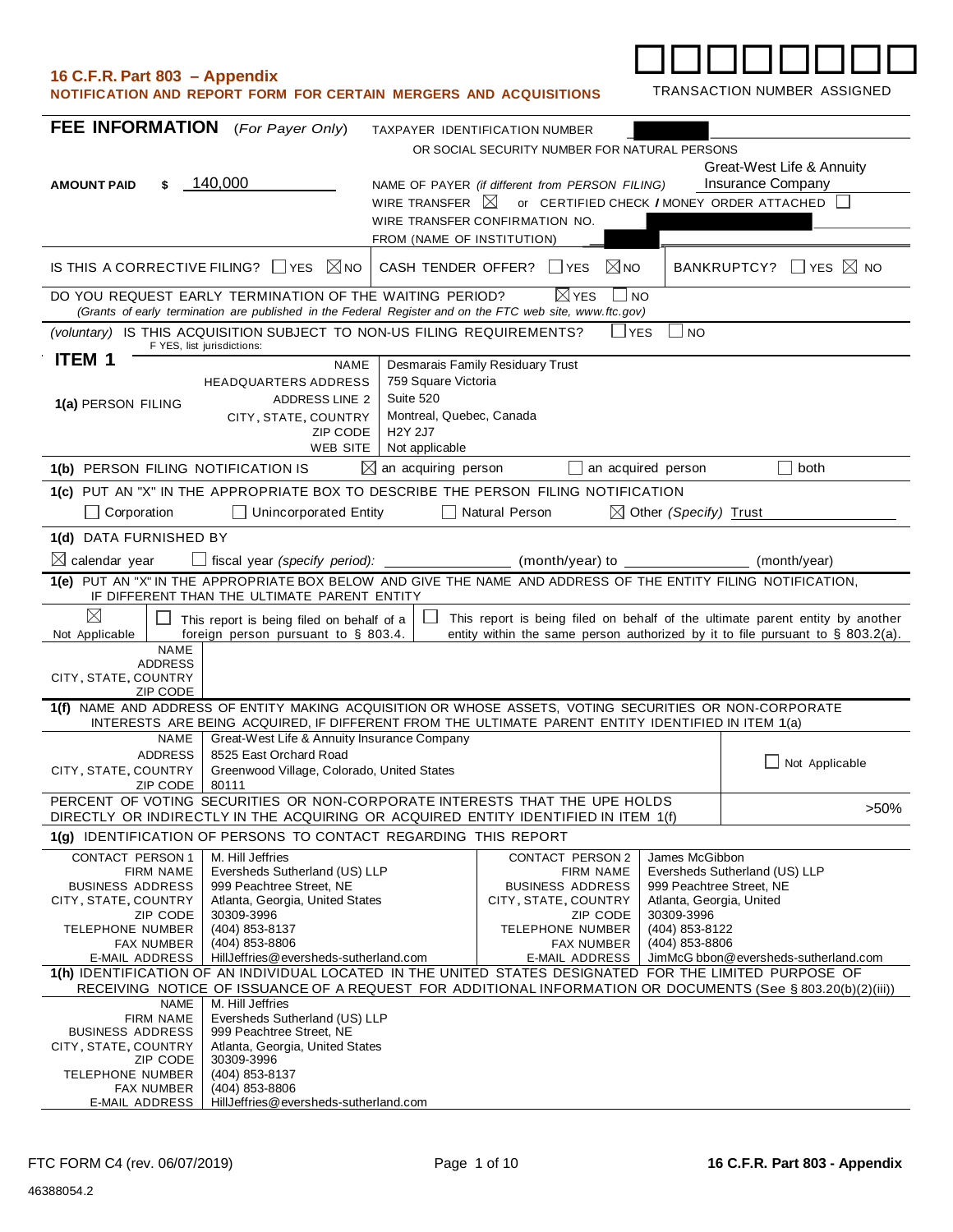DATE August 16, 2021

# **ITEM 2**

| 2(a) LIST NAMES OF ULTIMATE PARENT ENTITIES OF ALL<br><b>ACQUIRING PERSONS</b>                                                                                                                                                                                                                                                                       | <b>ACQUIRED PERSONS</b>                                                                                                                                                                                                          | LIST NAMES OF ULTIMATE PARENT ENTITIES OF ALL                             |                                                                          |                           |
|------------------------------------------------------------------------------------------------------------------------------------------------------------------------------------------------------------------------------------------------------------------------------------------------------------------------------------------------------|----------------------------------------------------------------------------------------------------------------------------------------------------------------------------------------------------------------------------------|---------------------------------------------------------------------------|--------------------------------------------------------------------------|---------------------------|
| <b>NAME</b>                                                                                                                                                                                                                                                                                                                                          | NON-<br><b>REPORTABLE</b>                                                                                                                                                                                                        | <b>NAME</b>                                                               |                                                                          | NON-<br><b>REPORTABLE</b> |
| <b>Desmarais Family Residuary Trust</b>                                                                                                                                                                                                                                                                                                              |                                                                                                                                                                                                                                  | Prudential Financial, Inc.                                                |                                                                          |                           |
| 2(b) THIS ACQUISITION IS (put an "X" in all the boxes that apply)<br>$\boxtimes$<br>an acquisition of assets<br>a merger (see $§$ 801.2)<br>an acquisition subject to § 801.2 (e)<br>a formation of a joint venture or other corporation or<br>unincorporated entity (see § 801.40 or § 801.50)<br>an acquisition subject to § 801.30 (specify type) | a consolidation (see § 801.2)<br>$\times$<br>an acquisition of voting securities<br>a secondary acquisition<br>an acquisition subject to § 801.31<br>$\boxtimes$<br>an acquisition of non-corporate interests<br>other (specify) |                                                                           |                                                                          |                           |
| 2(c) INDICATE THE HIGHEST NOTIFICATION THRESHOLD IN § 801.1(h) FOR WHICH THIS FORM IS BEING FILED<br>(acquiring person only in an acquisition of voting securities)<br>$\boxtimes$ 50%<br>N/A<br>\$50 million<br>\$100 million<br>\$500 million<br>25% (see Instructions)<br>(as adjusted)<br>(as adjusted)<br>(as adjusted)<br>(as adjusted)        |                                                                                                                                                                                                                                  |                                                                           |                                                                          |                           |
| 2(d)(i) VALUE OF VOTING SECURITIES<br>ALREADY HELD (\$MM)                                                                                                                                                                                                                                                                                            | (v) VALUE OF NON-CORPORATE                                                                                                                                                                                                       | <b>INTERESTS ALREADY HELD (\$MM)</b>                                      |                                                                          |                           |
| \$0                                                                                                                                                                                                                                                                                                                                                  | \$0                                                                                                                                                                                                                              |                                                                           |                                                                          |                           |
| ii) PERCENTAGE OF VOTING SECURITIES<br><b>ALREADY HELD</b>                                                                                                                                                                                                                                                                                           | (vi) PERCENTAGE OF NON-CORPORATE<br><b>INTERESTS ALREADY HELD</b>                                                                                                                                                                |                                                                           |                                                                          |                           |
| $0\%$                                                                                                                                                                                                                                                                                                                                                |                                                                                                                                                                                                                                  | $0\%$                                                                     |                                                                          |                           |
| (iii) TOTAL VALUE OF VOTING<br>SECURITIES TO BE HELD AS A RESULT OF<br>THE ACQUISITION (\$MM)                                                                                                                                                                                                                                                        | THE ACQUISITION (\$MM)                                                                                                                                                                                                           | (vii) TOTAL VALUE OF NON-CORPORATE<br>INTERESTS TO BE HELD AS A RESULT OF | (ix) VALUE OF ASSETS TO BE HELD AS A<br>RESULT OF THE ACQUISITION (\$MM) |                           |
| See Item $2(d)(x)$                                                                                                                                                                                                                                                                                                                                   | See Item $2(d)(x)$                                                                                                                                                                                                               |                                                                           | See Item $2(d)(x)$                                                       |                           |
| (iv) TOTAL PERCENTAGE OF VOTING<br>SECURITIES TO BE HELD AS A RESULT OF<br>THE ACQUISITION                                                                                                                                                                                                                                                           | A RESULT OF THE ACQUISITION                                                                                                                                                                                                      | (viii) TOTAL PERCENTAGE OF NON-<br>CORPORATE INTERESTS TO BE HELD AS      | (x) AGGREGATE TOTAL VALUE (\$MM)                                         |                           |
| 100 %                                                                                                                                                                                                                                                                                                                                                |                                                                                                                                                                                                                                  | 100 %                                                                     | Approximately \$1,949.6                                                  |                           |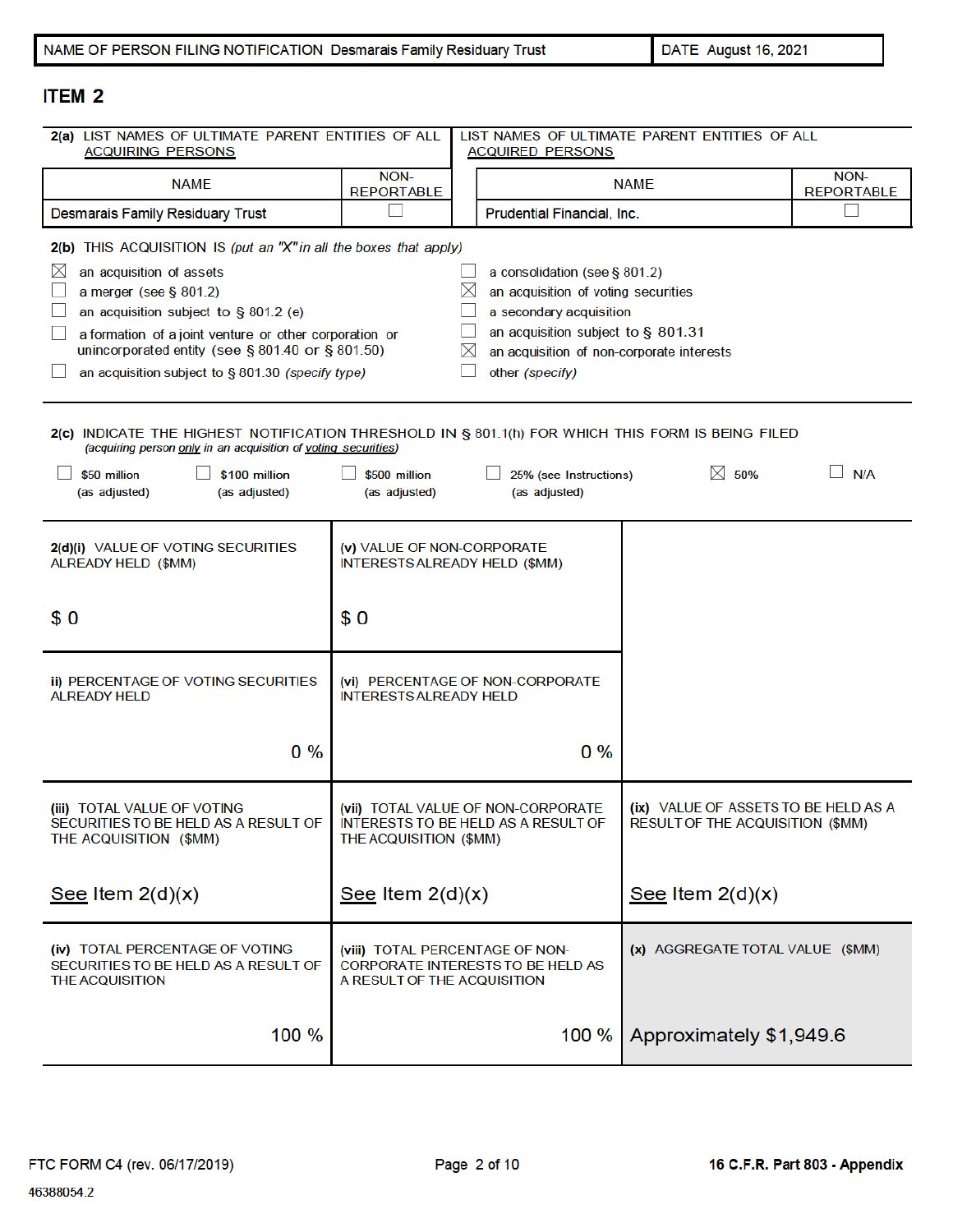### **3(a)** DESCRIPTION OF ACQUISITION

| ACQUIRING UPE(S)                    |                                  | ACQUIRED UPE(S)   |                                           |
|-------------------------------------|----------------------------------|-------------------|-------------------------------------------|
| NAME                                | Desmarais Family Residuary Trust | <b>NAME</b>       | Prudential Financial, Inc. ("Prudential") |
| ADDRESS                             | 759 Square Victoria              | <b>ADDRESS</b>    | 751 Broad Street                          |
| ADDRESS LINE 2   Suite 520          |                                  | ADDRESS LINE 2    |                                           |
| CITY, STATE                         | Montreal, Quebec                 | CITY, STATE       | Newark, NJ                                |
| ZIP CODE, COUNTRY   H2Y 2J7, Canada |                                  | ZIP CODE, COUNTRY | 07102. USA                                |

### **ACQUIRING ENTITY(S)**

| <b>NAME</b>       | Great-West Life & Annuity Insurance<br>Company ("Buyer") | <b>NAME</b>       | <b>Prudential Retirement I</b><br>Annuity Company ("PR |
|-------------------|----------------------------------------------------------|-------------------|--------------------------------------------------------|
|                   |                                                          |                   | <b>TBG Insurance Service</b><br>("TBGIS")              |
|                   |                                                          |                   | <b>Global Portfolio Strateg</b>                        |
|                   |                                                          |                   | <b>Prudential Bank &amp; Trus</b>                      |
| <b>ADDRESS</b>    | 8525 East Orchard Road                                   | <b>ADDRESS</b>    | 280 Trumbull Street                                    |
| ADDRESS LINE 2    |                                                          | ADDRESS LINE 2    | One Commercial Plaza                                   |
| CITY, STATE       | Greenwood Village, Colorado                              | CITY, STATE       | Hartford, CT                                           |
| ZIP CODE, COUNTRY | 80111, USA                                               | ZIP CODE, COUNTRY | 06103, USA                                             |

| CITY. STATE               | Newark, NJ                                                                          |
|---------------------------|-------------------------------------------------------------------------------------|
| ZIP CODE, COUNTRY         | 07102, USA                                                                          |
|                           |                                                                                     |
| <b>ACQUIRED ENTITY(S)</b> |                                                                                     |
| <b>NAME</b>               | Prudential Retirement Insurance and<br>Annuity Company ("PRIAC")                    |
|                           | <b>TBG Insurance Services Corporation</b><br>("TBGIS")                              |
|                           | Global Portfolio Strategies, Inc. ("GPSI")<br>Prudential Bank & Trust, FSB ("PB&T") |
| <b>ADDRESS</b>            | 280 Trumbull Street                                                                 |
| <b>ADDRESS LINE 2</b>     | One Commercial Plaza                                                                |
| CITY, STATE               | Hartford, CT                                                                        |
| ZIP CODE, COUNTRY         | 06103, USA                                                                          |

### ACQUIRED ENTITY(S)

|                          | MC Insurance Agency Services, LLC          |
|--------------------------|--------------------------------------------|
| NAME                     | ("MCIA")                                   |
|                          | ADDRESS   3333 Michelson Drive, Suite 820B |
| CITY, STATE   Irvine, CA |                                            |
| ZIP CODE, COUNTRY        | 92612. USA                                 |

ACQUIRED ENTITY(S)

|                                | The Prudential Insurance Company of |
|--------------------------------|-------------------------------------|
|                                | NAME   America ("PICA")             |
|                                | ADDRESS   751 Broad Street          |
| CITY, STATE   Newark, NJ       |                                     |
| ZIP CODE, COUNTRY   07102, USA |                                     |
|                                |                                     |

ACQUIRED ENTITY(S)

| <b>NAME</b>               | Prudential Trust Company ("PTC")        |
|---------------------------|-----------------------------------------|
| <b>ADDRESS</b>            | 30 Scranton Office Park                 |
| CITY, STATE               | Scranton, PA                            |
| ZIP CODE, COUNTRY         | 18507, USA                              |
| <b>ACQUIRED ENTITY(S)</b> |                                         |
|                           | <b>Prudential Investment Management</b> |
| <b>NAME</b>               | Services LLC ("PIMS")                   |
| <b>ADDRESS</b>            | 751 Broad Street                        |
| CITY, STATE               | Newark, NJ                              |
| ZIP CODE, COUNTRY         | 07102, USA                              |

### TRANSACTION DESCRIPTION

Pursuant to a Master Transaction Agreement, dated as of July 20, 2021 (the "Agreement," see Attachment 3(b)-1), Buyer intends to acquire 100% of the voting securities of PRIAC, TBGIS, GPSI and PB&T, 100% of the non-corporate interests of MCIA, and certain assets from PICA, PTC and PIMS (as defined in the Agreement, the "Purchased Assets"). The total size of transaction is approximately \$1,949.6 million, subject to adjustment pursuant to Sections 2.3, 2.6 and 2.7 of the Agreement. The purchase price has not been allocated between the voting securities, non-corporate interests and assets or among the assets.

The acquired entities and assets comprise the "FSS Business" (as defined in the Agreement) of Prudential, a full-service retirement solutions provider offering recordkeeping, proprietary and third-party investment and insurance products, rollover, financial wellness and income solutions for corporate, government, healthcare and Taft Hartley clients. See also Agreement at Sections 1.1 (p. 16) (definition of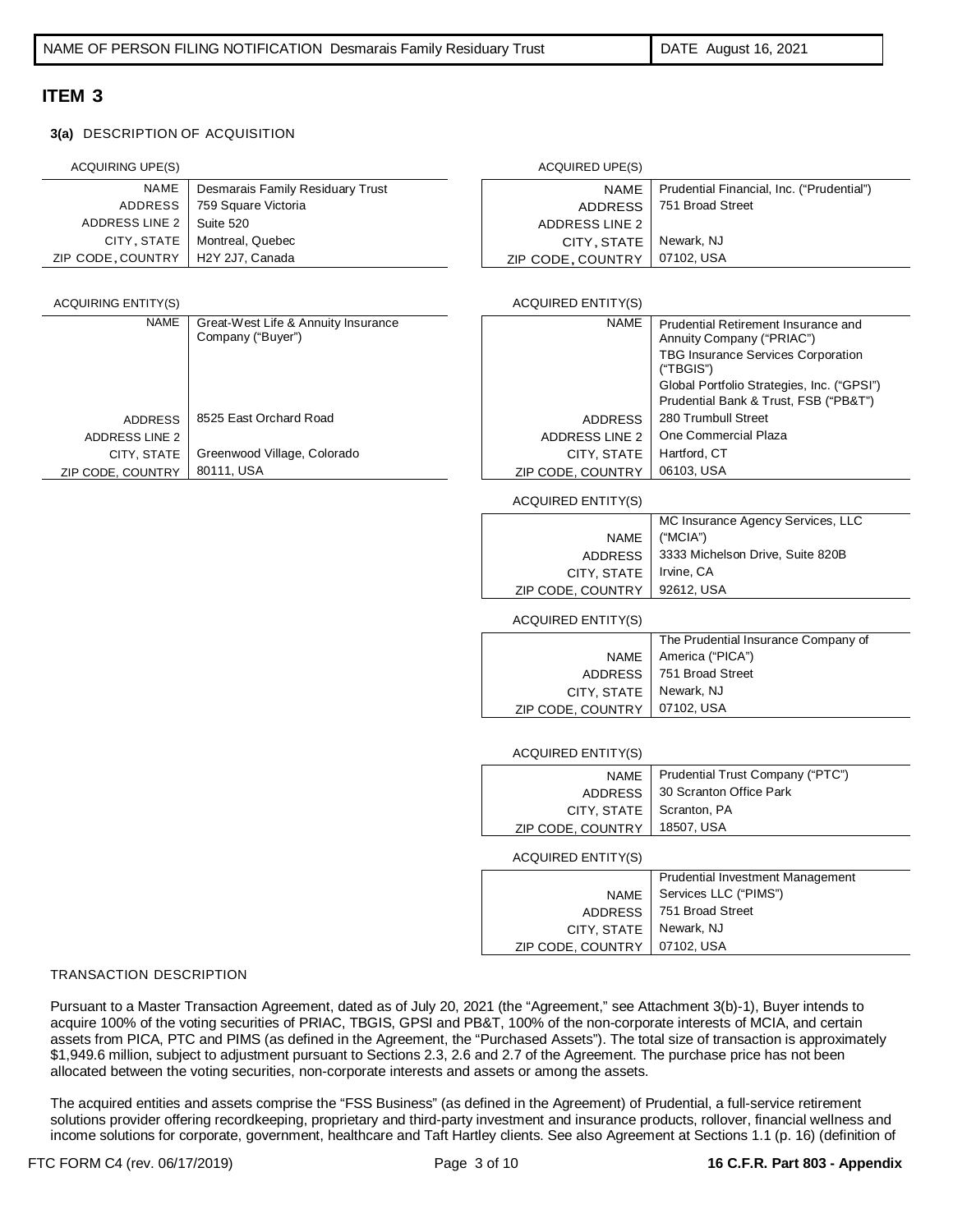FSS Business) and 2.1 (description of Purchased Assets).

In connection with the transaction, The Prudential Insurance Company of America will cede to Buyer and an affiliate of Buyer certain insurance policies partially comprising the FSS Business (see agreements in 3b); this will be indemnity reinsurance and is not a reportable asset transfer.

The transaction is expected to be closed in the first quarter of 2022, and is subject to certain conditions, including the expiration or termination of the waiting period under the Hart-Scott-Rodino Antitrust Improvements Act of 1976 as amended.

Code Names: Project Golden = the proposed transaction.

**3(b)** SUBMIT A COPY OF THE MOST RECENT VERSION OF THE CONTRACT OR AGREEMENT *(or letter of intent to merge or acquire)*

| (IF SUBMITTING PAPER, DO NOT ATTACH THE DOCUMENT TO THIS PAGE) | ATTACHMENT NUMBER |
|----------------------------------------------------------------|-------------------|
|                                                                | $3(b)-1$          |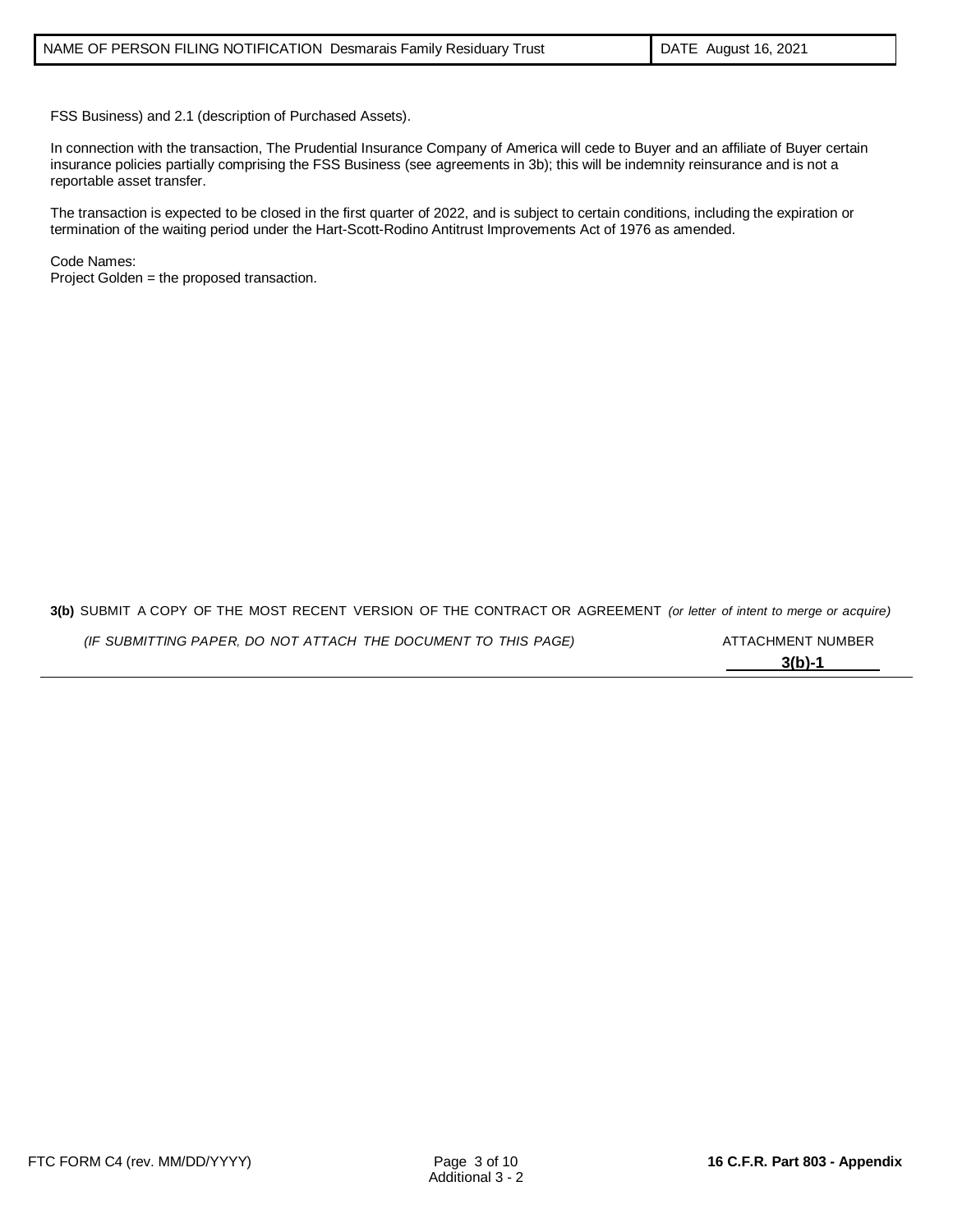ATTACHMENT OR

# **ITEM 4**

| PERSONS FILING NOTIFICATION MAY PROVIDE BELOW AN OPTIONAL INDEX OF DOCUMENTS REQUIRED TO BE               |  |
|-----------------------------------------------------------------------------------------------------------|--|
| SUBMITTED BY ITEM 4 (See Item by Item instructions). THESE DOCUMENTS SHOULD NOT BE ATTACHED TO THIS PAGE. |  |

| 4(a) ENTITIES WITHIN THE PERSON FILING NOTIFICATION THAT FILE ANNUAL REPORTS WITH THE |                  | CENTRAL INDEX     |
|---------------------------------------------------------------------------------------|------------------|-------------------|
| SECURITIES AND EXCHANGE COMMISSION                                                    | $\boxtimes$ None | <b>KEY NUMBER</b> |

**4(b)** ANNUAL REPORTS AND ANNUAL AUDIT REPORTS None REFERENCE NUMBER Residuary Trust Financial Statements December 31, 2020 4(b)-1 Great-West Lifeco Inc. 2020 Annual Report *available at https://www.greatwestlifeco.com/content/dam/gwlco/documents/reports/2021/lifeco-2020-annual-report-en.pdf* 4(b)-2 IGM Financial 2020 Annual Report *available at https://www.igmfinancial.com/en/investorrelations/finreporting/annual* 4(b)-3 Financial Statements of Sagard Holdings Inc. for the year ended December 31, 2020 4(b)-4 Stub Period Financial Statements of Personal Capital Corporation **Access 10 and 2001** 4(b)-5

| 4(c) STUDIES, SURVEYS, ANALYSES, AND REPORTS* | <b>None</b> | ATTACHMENT OR<br>REFERENCE NUMBER |
|-----------------------------------------------|-------------|-----------------------------------|

| Preliminary Non-Binding Proposal prepared under the supervision of Edmund F. Murphy III, President and<br>Chief Executive Officer, Empower Retirement and Great-West Life & Annuity, April 13, 2021                                    | $4(c)-01$   |
|----------------------------------------------------------------------------------------------------------------------------------------------------------------------------------------------------------------------------------------|-------------|
| Non-Binding Proposal prepared under the supervision of Edmund F. Murphy III, President and Chief Executive<br>Officer, Empower Retirement and Great-West Life & Annuity, June 2, 2021                                                  | $4(c)-02$   |
| Presentation titled "Project Golden Opportunity Overview" prepared under the supervision of Dave McLeod,<br>Senior Vice President & Chief Business Development Officer, Empower Retirement and Great-West Financial,<br>April 29, 2021 | $4(c) - 03$ |
| Presentation titled "Project Golden Opportunity Overview" prepared under the supervision of Dave McLeod,<br>Senior Vice President & Chief Business Development Officer, Empower Retirement and Great-West Financial,<br>May 5, 2021    | $4(c)-04$   |
| Presentation titled "Project Golden Workstreams Update" prepared under the supervision of Dave McLeod,<br>Senior Vice President & Chief Business Development Officer, Empower Retirement and Great-West Financial,<br>May 13, 2021     | $4(c) - 05$ |
| Presentation titled "Project Golden Workstream Update" prepared under the supervision of Dave McLeod,<br>Senior Vice President & Chief Business Development Officer, Empower Retirement and Great-West Financial,<br>May 20, 2021      | $4(c) - 06$ |
| Presentation titled "Project Golden Opportunity Overview" prepared under the supervision of Dave McLeod,<br>Senior Vice President & Chief Business Development Officer, Empower Retirement and Great-West Financial,<br>June 1, 2021   | $4(c)-07$   |
| Confirmatory Due Diligence Presentation prepared under the supervision of Dave McLeod, Senior Vice<br>President & Chief Business Development Officer, Empower Retirement and Great-West Financial, July 12,<br>2021                    | $4(c) - 08$ |
| Presentation titled "Project Golden Opportunity Overview" prepared under the supervision of Dave McLeod,<br>Senior Vice President & Chief Business Development Officer, Empower Retirement and Great-West Financial,<br>July 18, 2021  | $4(c) - 09$ |
| Privilege Log                                                                                                                                                                                                                          | $4(c) - 10$ |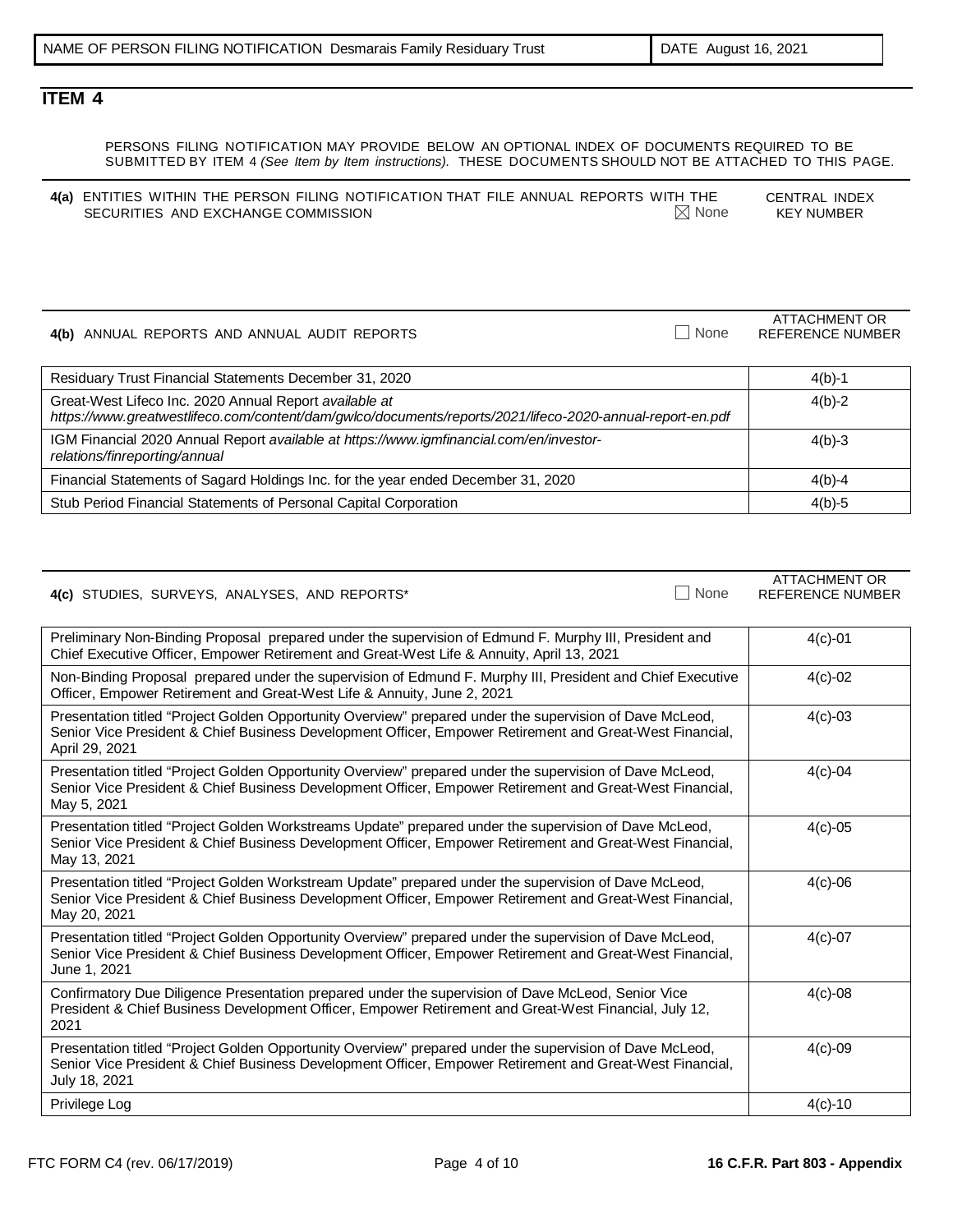\* To the extent any documents provided are not technically responsive to Item 4(c), the Person filing Notification submits such documents voluntarily pursuant to 16 C.F.R. § 803.1(b).

| None<br>4(d) ADDITIONAL DOCUMENTS*                                                                                                                                                                                                                                                                                                                                                                      | <b>ATTACHMENT OR</b><br>REFERENCE NUMBER |
|---------------------------------------------------------------------------------------------------------------------------------------------------------------------------------------------------------------------------------------------------------------------------------------------------------------------------------------------------------------------------------------------------------|------------------------------------------|
| Confidential Information Presentation prepared by Lazard Frères, March 2021                                                                                                                                                                                                                                                                                                                             | $4(d)-01$                                |
| Project Golden Management Presentations - Day 1, prepared by Lazard Frères, April 30, 2021                                                                                                                                                                                                                                                                                                              | $4(d)-02$                                |
| Project Golden Management Presentations - Day 2, prepared by Lazard Frères, May 3, 2021                                                                                                                                                                                                                                                                                                                 | $4(d)-03$                                |
| Project Golden: Integrated Cost Assessment, prepared by KPMG, February 2021                                                                                                                                                                                                                                                                                                                             | $4(d)-04$                                |
| Presentation titled "Project Golden Opportunity" prepared by Lazard Frères, March 2021                                                                                                                                                                                                                                                                                                                  | $4(d)-05$                                |
| Presentation titled "Project Golden Financing" prepared under the supervision of Dave McLeod, Senior Vice<br>President & Chief Business Development Officer, Empower Retirement and Great-West Financial, March 2021                                                                                                                                                                                    | $4(d) - 06$                              |
| Presentation titled "Project Golden Initial Review" prepared under the supervision of Dave McLeod, Senior Vice<br>President & Chief Business Development Officer, Empower Retirement and Great-West Financial, March 26,<br>2021                                                                                                                                                                        | $4(d)-07$                                |
| Presentation titled "Project Golden: Golden Update" prepared under the supervision of Dave McLeod, Senior<br>Vice President & Chief Business Development Officer, Empower Retirement and Great-West Financial, April 1,<br>2021                                                                                                                                                                         | $4(d)-08$                                |
| Presentation titled "Project Golden: Golden Update" prepared under the supervision of Dave McLeod, Senior<br>Vice President & Chief Business Development Officer, Empower Retirement and Great-West Financial, April 9,<br>2021                                                                                                                                                                         | $4(d)-09$                                |
| Presentation titled "Project Golden Valuation Perspectives" prepared under the supervision of Dave McLeod,<br>Senior Vice President & Chief Business Development Officer, Empower Retirement and Great-West Financial,<br>April 12, 2021                                                                                                                                                                | $4(d)-10$                                |
| Presentation titled "Project Golden - Phase 1 Observations on Integration Costs and Synergies" prepared by<br>Andra Bolotin, Executive Vice President & Chief Financial Officer, Great-West Life US and Putnam<br>Investments, Christine Mortiz, Senior Vice President and Chief Financial Officer, Empower Retirement, and<br>Fred Peurye, Vice President, Taxation Empower Retirement, April 12, 2021 | $4(d)-11$                                |
| Presentation titled "Project Golden Financing" prepared under the supervision of Dave McLeod, Senior Vice<br>President & Chief Business Development Officer, Empower Retirement and Great-West Financial, April 13,<br>2021                                                                                                                                                                             | $4(d)-12$                                |
| Presentation titled "Project Golden IRR Analysis" prepared under the supervision of Dave McLeod, Senior Vice<br>President & Chief Business Development Officer, Empower Retirement and Great-West Financial, April 2021                                                                                                                                                                                 | $4(d)-13$                                |
| Separate Account Analysis prepared under the supervision of Jonathan Kreider, Senior Vice President,<br>Empower Retirement and Great-West Investments, May 13, 2021                                                                                                                                                                                                                                     | $4(d)-14$                                |
| Presentation titled "Project Golden - LifeCo Update" prepared under the supervision of Dave McLeod, Senior<br>Vice President & Chief Business Development Officer, Empower Retirement and Great-West Financial, May<br>21, 2021                                                                                                                                                                         | $4(d)-15$                                |
| Presentation titled "Project Golden - LifeCo Update" prepared under the supervision of Dave McLeod, Senior<br>Vice President & Chief Business Development Officer, Empower Retirement and Great-West Financial, May<br>27, 2021                                                                                                                                                                         | $4(d) - 16$                              |
| Separate Account Fee Analysis prepared under the supervision of Jonathan Kreider, Senior Vice President,<br>Empower Retirement and Great-West Investments, May 29, 2021                                                                                                                                                                                                                                 | $4(d)-17$                                |
| Spreadsheet titled "Project Golden Modeling - Round 3" prepared by Andra Bolotin, Executive Vice President<br>& Chief Financial Officer, Great-West Life US and Putnam Investments, and Fred Peurye, Vice President,<br>Taxation Empower Retirement, June 25, 2021                                                                                                                                      | $4(d) - 18$                              |
| Spreadsheet titled "Golden Operating Model" prepared by Dave McLeod, Senior Vice President & Chief<br>Business Development Officer, Empower Retirement and Great-West Financial, July 19, 2021                                                                                                                                                                                                          | $4(d)-19$                                |

\* To the extent any documents provided are not technically responsive to Item 4(d), the Person filing Notification submits such documents voluntarily pursuant to 16 C.F.R. § 803.1(b).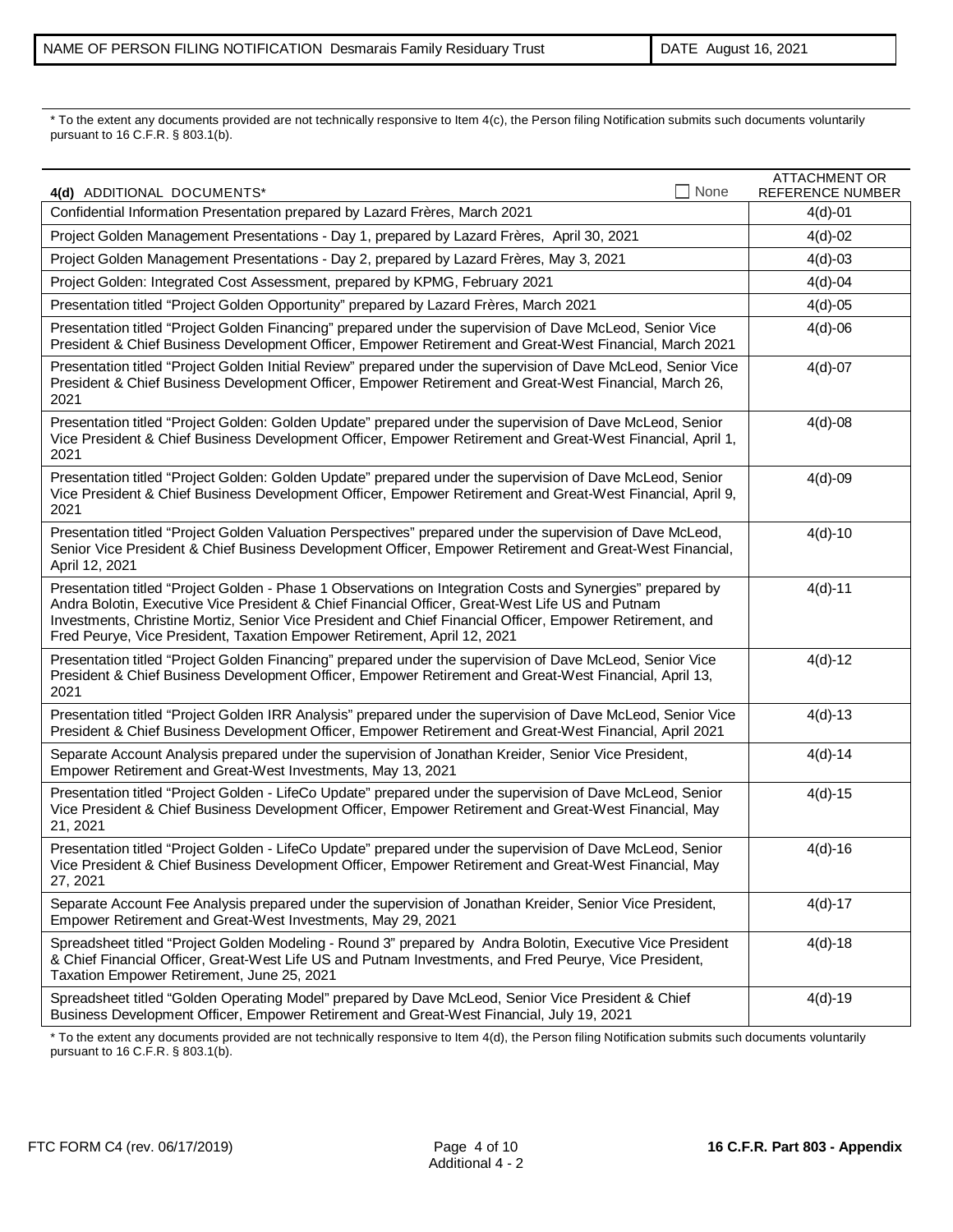# 5(a) DOLLAR REVENUES BY NAICS INDUSTRY CODE AND BY NAPCS-BASED PRODUCT CODE

Check None at the bottom of the page and provide explanation if you are not reporting revenue

| 6-DIGIT<br><b>NAICS INDUSTRY</b><br>CODE AND/OR<br><b>10-DIGIT NAPCS-</b><br><b>BASED</b><br>PRODUCT CODE | <b>DESCRIPTION</b>                                                                                                 | <b>YEAR</b><br>2020<br>TOTAL DOLLAR<br>REVENUES (\$MM) |             |         |
|-----------------------------------------------------------------------------------------------------------|--------------------------------------------------------------------------------------------------------------------|--------------------------------------------------------|-------------|---------|
|                                                                                                           | Attachment:                                                                                                        |                                                        |             |         |
| 221114                                                                                                    | <b>Solar Electric Power Generation</b>                                                                             |                                                        |             | Overlap |
| 221115                                                                                                    | Wind Electric Power Generation                                                                                     |                                                        |             | Overlap |
| 335122                                                                                                    | Commercial, Industrial, and Institutional Electric Lighting Fixture<br>Manufacturing                               |                                                        |             | Overlap |
| 2039625000                                                                                                | Manufacturing of commercial- and institutional-type electric lighting<br>fixtures, including parts and accessories |                                                        |             | Overlap |
| 425120                                                                                                    | Wholesale Trade Agents and Brokers                                                                                 |                                                        |             | Overlap |
| 523120                                                                                                    | Securities Brokerage                                                                                               |                                                        |             | Overlap |
| 523920                                                                                                    | Portfolio Management                                                                                               |                                                        | $\boxtimes$ | Overlap |
| 523930                                                                                                    | <b>Investment Advice</b>                                                                                           |                                                        | $\boxtimes$ | Overlap |
| 523991                                                                                                    | Trust, Fiduciary, & Custody Activities                                                                             |                                                        | $\boxtimes$ | Overlap |
| 524113                                                                                                    | Direct Life Insurance Carriers                                                                                     |                                                        | $\boxtimes$ | Overlap |
| 524292                                                                                                    | Third Party Administration of Insurance and Pension Funds                                                          |                                                        | $\boxtimes$ | Overlap |
| 531390                                                                                                    | Other Activities Related to Real Estate                                                                            |                                                        |             | Overlap |
| 541613                                                                                                    | <b>Marketing Consulting Services</b>                                                                               |                                                        |             | Overlap |

NONE *(PROVIDE EXPLANATION)*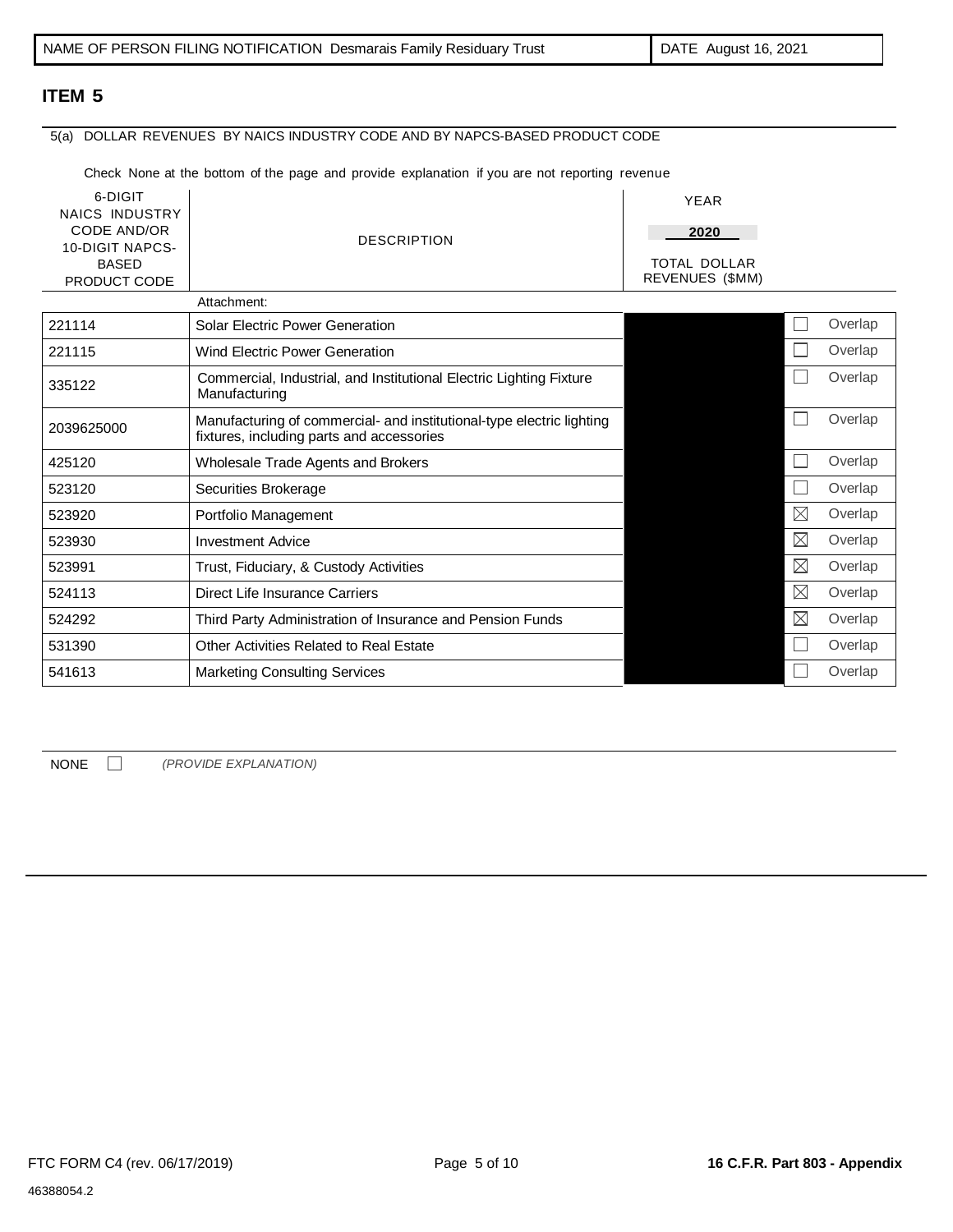HAS AGREED TO MAKE

**5(b)(i)** CONTRIBUTIONS THAT EACH PERSON FORMING THE JOINT VENTURE CORPORATION OR UNINCORPORATED ENTITY

**5(b)** COMPLETE ONLY IF ACQUISITION IS IN THE FORMATION OF A JOINT VENTURE CORPORATION  $\boxtimes$  Not Applicable<br>OR UNINCORPORATED ENTITY

### **5(b)(ii)** DESCRIPTION OF CONSIDERATION THAT EACH PERSON FORMING THE JOINT VENTURE CORPORATION OR UNINCORPORATED ENTITY WILL RECEIVE Attachment:

### **5(b)(iii)** DESCRIPTION OF THE BUSINESS IN WHICH THE JOINT VENTURE CORPORATION OR UNINCORPORATED ENTITY WILL ENGAGE Attachment:

## **5(b)(iv)** SOURCE OF DOLLAR REVENUES BY 6-DIGIT INDUSTRY CODE (non-manufacturing) AND BY 10-DIGIT PRODUCT CODE (manufactured)

Attachment:

| CODE | <b>DESCRIPTION</b> |
|------|--------------------|
|      |                    |

Attachment: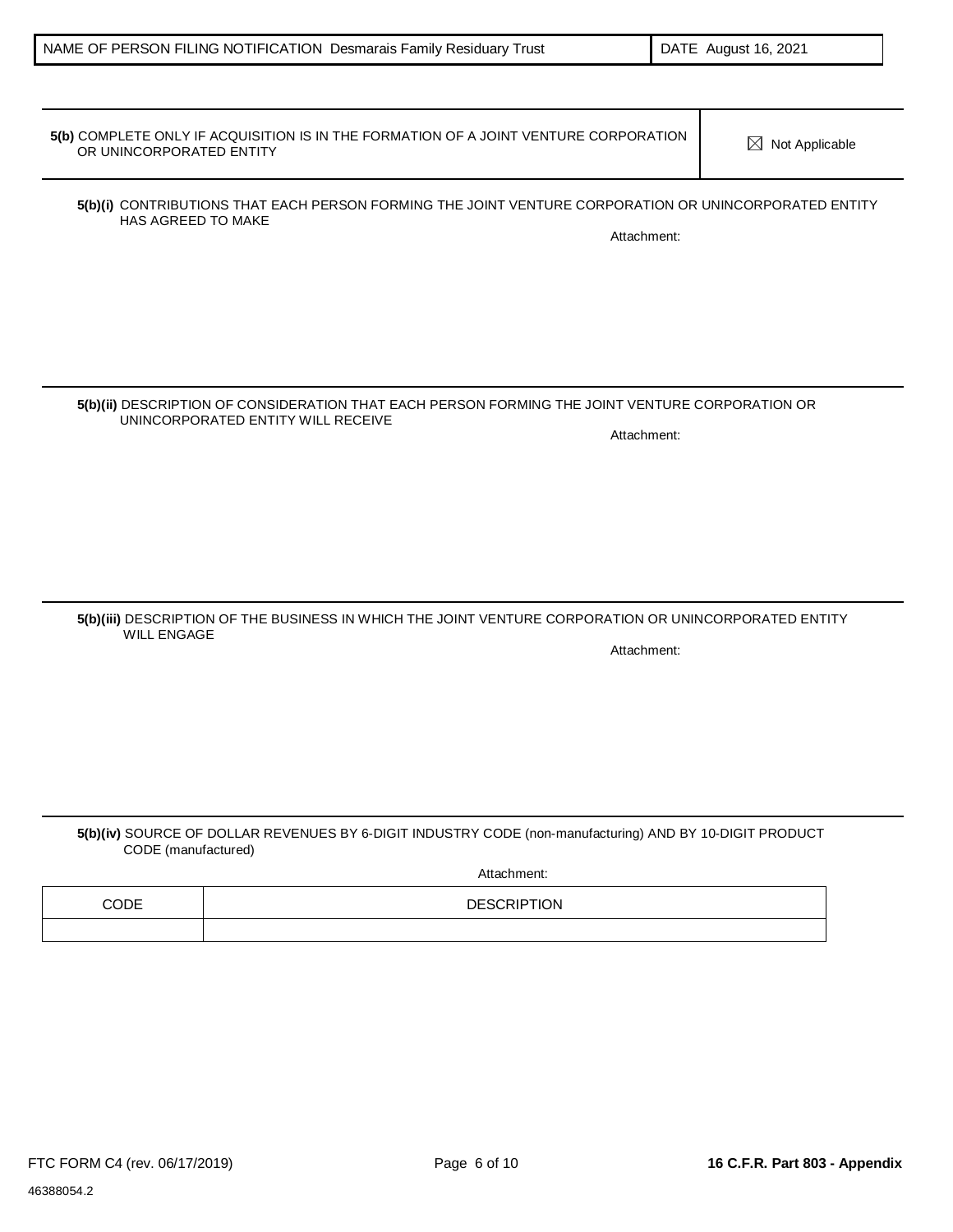Ē

**6(a)** ENTITIES WITHIN PERSON FILING NOTIFICATION **Attachment:** 

| <b>NAME</b>                                  | <b>CITY</b>             | <b>STATE</b>    | <b>COUNTRY</b>       |
|----------------------------------------------|-------------------------|-----------------|----------------------|
| Power Corporation of Canada                  | Montreal                | QC              | Canada               |
| Power Financial Corporation                  | Montreal                | $\overline{AC}$ | Canada               |
| Parjointco S.A.                              | Rotterdam               |                 | The Netherlands      |
| Lumenpulse Lighting Corp.                    | <b>Boston</b>           | MA              | <b>United States</b> |
| Sternberg Lanterns Inc.                      | Roselle                 | IL              | <b>United States</b> |
| Potentia MN Solar Fund 1 Managing Member LLC | Minneapolis             | <b>MN</b>       | <b>United States</b> |
| Musselshell Wind Holdings LLC                | <b>Wheatland County</b> | <b>MN</b>       | <b>United States</b> |
| Nautilus Solar Energy, LLC                   | Summit                  | $\overline{N}$  | <b>United States</b> |
| Nautilus Helios Blackpoint LLC               | Summit                  | NJ              | <b>United States</b> |
| TPE King Solar Holdings 1, LLC               | North Smithfield        | $\overline{R}$  | <b>United States</b> |
| VH Holdco I, LLC                             | West Brookfield         | <b>MA</b>       | <b>United States</b> |
| NSE KAM MM Holdco, LLC                       | Summit                  | <b>NJ</b>       | <b>United States</b> |
| VH Kilroy Holdco, LLC                        | San Diego               | CA              | <b>United States</b> |
| Saint Cloud Solar, LLC                       | Saint Cloud             | <b>MN</b>       | <b>United States</b> |
| Nautilus Hopkins Hill MM Holdco, LLC         | West Greenwich          | $\overline{R}$  | <b>United States</b> |
| Nautilus Owner 2020, LLC                     | Summit                  | <b>NJ</b>       | <b>United States</b> |
| Putnam US Holdings I, LLC                    | <b>Boston</b>           | <b>MA</b>       | <b>United States</b> |
| Putnam Investment Management, LLC            | <b>Boston</b>           | <b>MA</b>       | <b>United States</b> |
| The Putnam Advisory Company, LLC             | <b>Boston</b>           | MA              | <b>United States</b> |
| Putnam Advisory Holdings II, LLC             | Boston                  | <b>MA</b>       | <b>United States</b> |
| <b>Putnam Fiduciary Trust Company</b>        | <b>Boston</b>           | <b>MA</b>       | <b>United States</b> |
| Putnam Investor Services, Inc.               | <b>Boston</b>           | <b>MA</b>       | <b>United States</b> |
| Putnam Retail Management LP                  | <b>Boston</b>           | <b>MA</b>       | <b>United States</b> |
| <b>Putnam Investments Holdings</b>           | <b>Boston</b>           | MA              | <b>United States</b> |
| Putnam Capital, LLC                          | <b>Boston</b>           | MA              | <b>United States</b> |
| PanAgora Asset Management, Inc.              | <b>Boston</b>           | <b>MA</b>       | <b>United States</b> |
| PanAgora Holdings, Inc.                      | <b>Boston</b>           | <b>MA</b>       | <b>United States</b> |
| Putnam Investments, LLC                      | <b>Boston</b>           | <b>MA</b>       | <b>United States</b> |
| Putnam Acquisition Financing, Inc.           | <b>Boston</b>           | <b>MA</b>       | <b>United States</b> |
| Putnam Acquisition Financing, LLC            | Boston                  | MA              | <b>United States</b> |
| Putnam Investments Limited (UK)              | London                  |                 | UK                   |
| Putnam International Distributors Ltd.       | George Town             |                 | Cayman Islands       |
| The Putnam Advisory Company, LLC Singapore   | Singapore               |                 | Singapore            |
| <b>Branch</b>                                |                         |                 |                      |
| Putnam Investments (Ireland) Limited         | Dublin                  |                 | Ireland              |
| Great-West Lifeco US LLC                     | Greenwood Village       | DE              | <b>United States</b> |
| <b>GWL&amp;A Financial Inc.</b>              | Greenwood Village       | $\overline{DE}$ | <b>United States</b> |
| Great-West Life & Annuity Ins Co             | Greenwood Village       | $\overline{c}$  | <b>United States</b> |
| Great-West Life & Annuity Ins Co of NY       | <b>New York</b>         | <b>NY</b>       | <b>United States</b> |
| Great-West Life & Annuity Ins Co of SC       | Charleston              | $\overline{SC}$ | <b>United States</b> |
| Advised Assets Group, LLC                    | Greenwood Village       | CO.             | United States        |
| GWFS Equities, Inc.                          | Greenwood Village       | DE              | <b>United States</b> |
| Empower Retirement, LLC                      | Greenwood Village       | CO              | <b>United States</b> |
| GWF Retirement Plan Services, LLC            | Wilmington              | DE              | <b>United States</b> |
| <b>Empower Holdings LLC</b>                  | Greenwood Village       | CO              | <b>United States</b> |
| Great-West Capital Management, LLC           | Greenwood Village       | $\overline{co}$ | <b>United States</b> |
| Great-West Trust Company, LLC                | Greenwood Village       | $\overline{CO}$ | <b>United States</b> |
| Canada Life Assurance Co - US Branch         | Toronto                 | $\overline{ON}$ | Canada               |
| Great-West Lifeco Finance LP                 | Greenwood Village       | $\overline{co}$ | <b>United States</b> |
| Great-West Lifeco Finance 2018, LP           | Greenwood Village       | $\overline{c}$  | <b>United States</b> |
| Great-West Lifeco Finance 2020, LP           | Greenwood Village       | CO              | <b>United States</b> |
| Empower Finance 2020, LP                     | Greenwood Village       | CO              | <b>United States</b> |
| Mountain Asset Management LLC                | Greenwood Village       | $\overline{c}$  | <b>United States</b> |
| Great-West Investors Holdco Inc.             | Wilmington              | DE              | <b>United States</b> |
| Great-West Investors LLC                     | Wilmington              | DE              | <b>United States</b> |
| Great-West Investors LP Inc.                 | Wilmington              | <b>DE</b>       | <b>United States</b> |
| Great-West Investors LP                      | Wilmington              | DE              | <b>United States</b> |

FTC FORM C4 (rev. 06/17/2019) Page 7 of 10 **16 C.F.R. Part 803 - Appendix**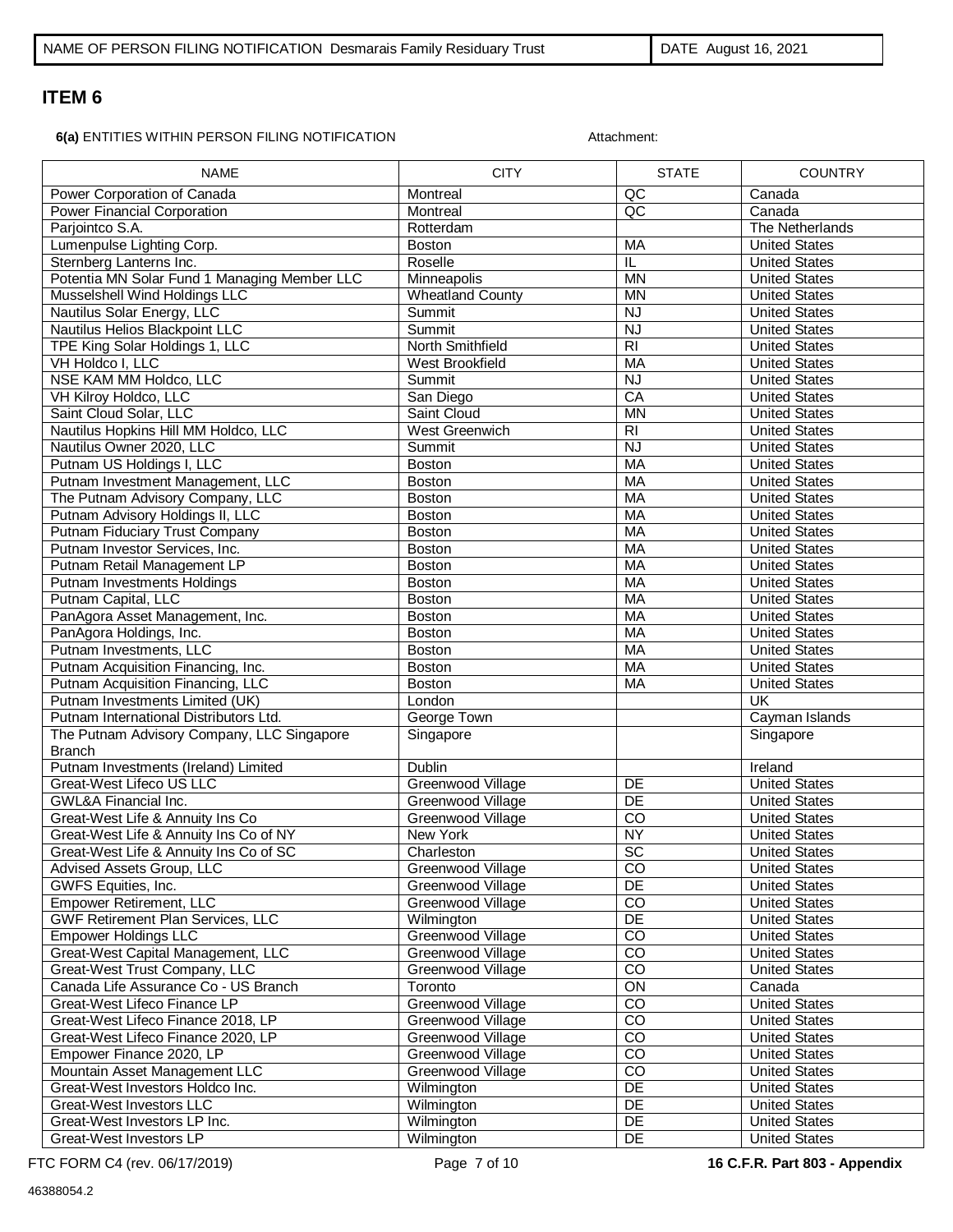LRG (US), Inc. Wilmington DE United States Canada Life Reinsurance Company Blue Bell PA | United States<br>
CO | United States<br>
PA | United States GWL Direct 650 Alamanor LLC Denver Denver CO United States<br>
GWL Direct 345 Cessna LLC Denver CO United States EXTERNAL Direct 345 Cessna LLC<br>
GWL Direct 1 Bulfinch Place, LLC<br>
CO United States GWL Direct 1 Bulfinch Place, LLC<br>
GWL Direct 851 SW 34th LLC<br>
Denver CO United States GWL Direct 851 SW 34th LLC Denver GWL Direct 12100 Rivera LLC<br>
Great-West US Direct RE Acquisition LLC<br>
Denver CO United States Co United States Creat-West US Direct RE Acquisition LLC Denver Denver CO United States<br>
Co United States Creat-West US Direct RE Holdings Denver Denver CO United States Great-West US Direct RE Holdings CDN US Direct RE Holdings<br>
Great-West US RE Holdings, Inc. 
Denver CO CO United States Great-West US RE Holdings, Inc. 
CO United States<br>
Personal Capital Advisors Corporation 
Redwood City
CA United States Personal Capital Advisors Corporation Redwood City CA Nackenzie Investments Corporation Toronto Toronto ON Mackenzie Investments Corporation Toronto ON Canada Mackenzie U.S. Fund Management Inc. New York New York NY NY United States<br>Pargesa S.A. Switzerland Pargesa S.A. Geneva Switzerland Sagard Capital Partners, L.P. New York New York NY NY United States Sagard Holdings, Inc. New York New York NY NY NY United States

### **6(b)** HOLDERS OF PERSON FILING NOTIFICATION **Attachment:**

ISSUER/ UNINCORPORATED ENTITY SHAREHOLDER/ INTEREST HOLDER HQ ADDRESS % HELD None

| 6(c)(i) HOLDINGS OF PERSON FILING NOTIFICATION | Attachment: |
|------------------------------------------------|-------------|

| UPE OF FILING PERSON               | ISSUER/<br>UNINCORPORATED ENTITY                  | % HELD |
|------------------------------------|---------------------------------------------------|--------|
| Desmarais Family Residual<br>Trust | 37 Capital Opportunistic Equity Fund, LP (523920) | 38.9%  |
| Desmarais Family Residual<br>Trust | 37 Capital Structured Credit Fund, LP (523920)    | 10.6%  |

| 6(c)(ii) HOLDINGS OF ASSOCIATES (ACQUIRING PERSON ONLY) | Attachment: |
|---------------------------------------------------------|-------------|
|                                                         |             |

TOP LEVEL ASSOCIATE UNINCORPORATED ENTITY **1999 11 12 SEPTEMBER 1999 12 SEPTEMBER 12 SEPTEMBER 12 SEPTEMBER** Portage Ventures II<br>Investments LP Alpaca DB, Inc. (523920) 20.5% Portage Ventures II<br>Investments LP  $I_{\text{Investments L}}$  and  $I_{\text{Socotra}}$  Socotra Inc. (524292) 13.2%

46388054.2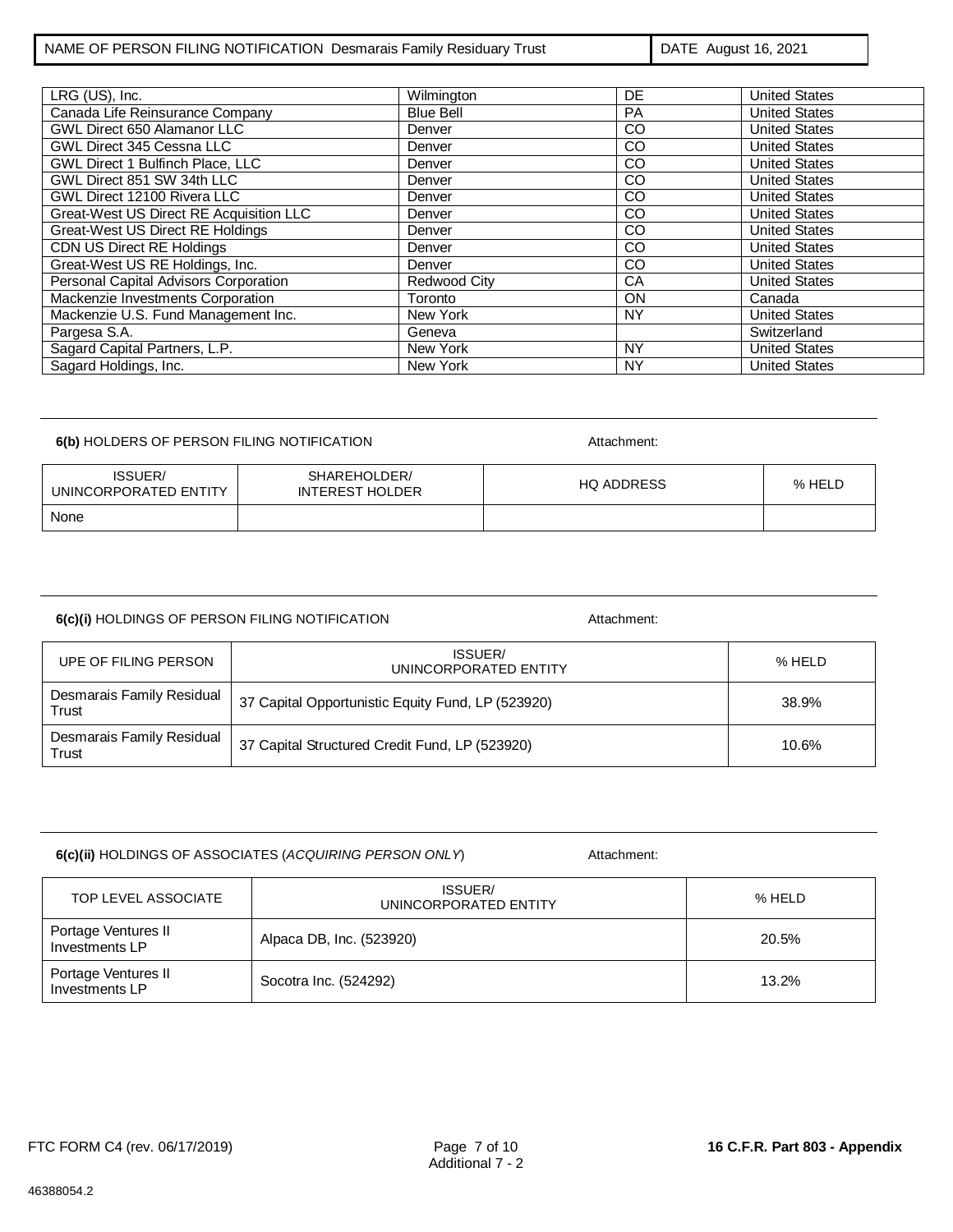### OVERLAP DOLLAR REVENUES

## **7(a)** 6-DIGIT NAICS INDUSTRY CODE AND DESCRIPTION  $\Box$  None

| <b>CODE</b> | <b>DESCRIPTION</b>                                        | PERSON / ASSOCIATE / BOTH |
|-------------|-----------------------------------------------------------|---------------------------|
| 523920      | Portfolio Management                                      | Person                    |
| 523930      | <b>Investment Advice</b>                                  | Person                    |
| 523991      | Trust, Fiduciary, & Custody Activities                    | Person                    |
| 524113      | Direct Life Insurance Carriers                            | Person                    |
| 524210      | Insurance Agencies and Brokerages                         | Person                    |
| 524292      | Third Party Administration of Insurance and Pension Funds | Person                    |

## **7(b)(i)** LIST THE NAME OF EACH PERSON THAT ALSO DERIVED DOLLAR REVENUES

| UPE OF OTHER FILING PERSON | ENTITY THAT OVERLAPS (IF DIFFERENT)         |
|----------------------------|---------------------------------------------|
| Prudential Financial, Inc. | Prudential Financial, Inc. and subsidiaries |

## **7(b)(ii)** LIST THE NAME OF EACH ASSOCIATE OF THE ACQUIRING PERSON THAT ALSO DERIVED DOLLAR REVENUES (*ACQUIRING PERSON ONLY*)

| TOP LEVEL ASSOCIATE | ENTITY THAT OVERLAPS (IF DIFFERENT) |
|---------------------|-------------------------------------|
| None                |                                     |

## **7(c)** GEOGRAPHIC MARKET INFORMATION FOR EACH PERSON THAT ALSO DERIVED DOLLAR REVENUES

| <b>CODE</b> | <b>GEOGRAPHIC MARKET INFORMATION</b> |
|-------------|--------------------------------------|
| 523920      | CA, CO, DE, MA, NY (5)               |
| 523930      | CO, NY (2)                           |
| 523991      | CO, MA(2)                            |
| 524113      | National                             |
| 524210      | IL $(1)$                             |
| 524292      | CO(1)                                |

### **7(d)** GEOGRAPHIC MARKET INFORMATION FOR ASSOCIATES OF THE ACQUIRING PERSON (*ACQUIRING PERSON ONLY)*

| CODE | <b>GEOGRAPHIC MARKET INFORMATION</b> |
|------|--------------------------------------|
| None |                                      |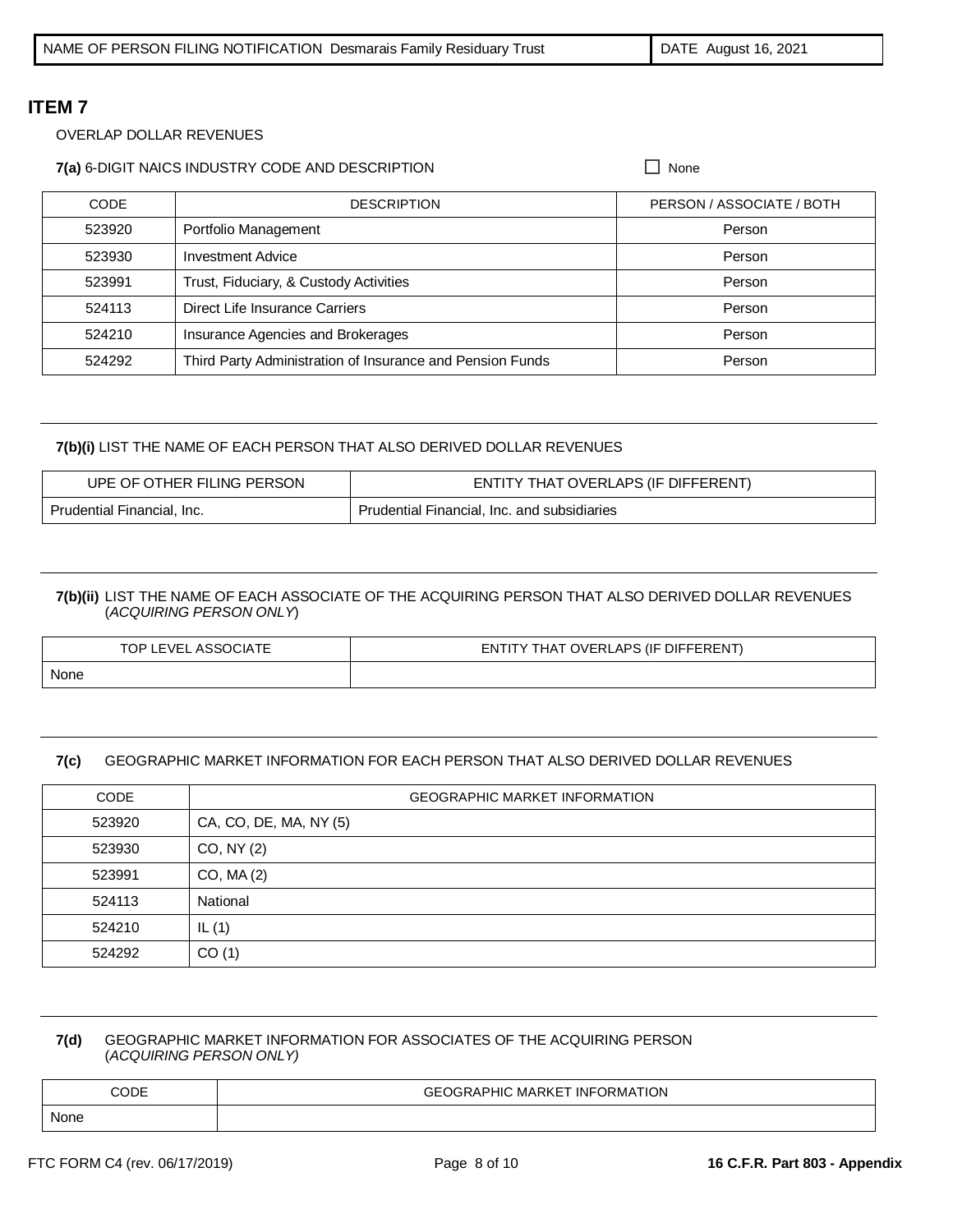PRIOR ACQUISITIONS (*ACQUIRING PERSON ONLY)*

| NAICS Code                  | 523920 (Portfolio Management)                                                                             |  |  |
|-----------------------------|-----------------------------------------------------------------------------------------------------------|--|--|
|                             |                                                                                                           |  |  |
| <b>Acquired Entity</b>      | <b>Personal Capital Corporation</b>                                                                       |  |  |
| Former<br><b>HQ Address</b> | 3 Lagoon Drive, Redwood City, CA                                                                          |  |  |
| <b>Acquisition Type</b>     | $\boxtimes$ Securities<br>Assets<br>Non Corporate Interests<br>Date of Acquisition August 18, 2020        |  |  |
| <b>Notes</b>                |                                                                                                           |  |  |
| NAICS Code                  | 524292 (Third Party Administration of Insurance and Pension Funds)                                        |  |  |
|                             |                                                                                                           |  |  |
| <b>Acquired Entity</b>      | Certain assets of the retirement business unite of MassMutual Retirement Services LLC                     |  |  |
| Former<br><b>HQ Address</b> | 1295 State Street                                                                                         |  |  |
| <b>Acquisition Type</b>     | $\boxtimes$ Assets<br><b>Securities</b><br>Non Corporate Interests<br>Date of Acquisition January 4, 2021 |  |  |
| <b>Notes</b>                |                                                                                                           |  |  |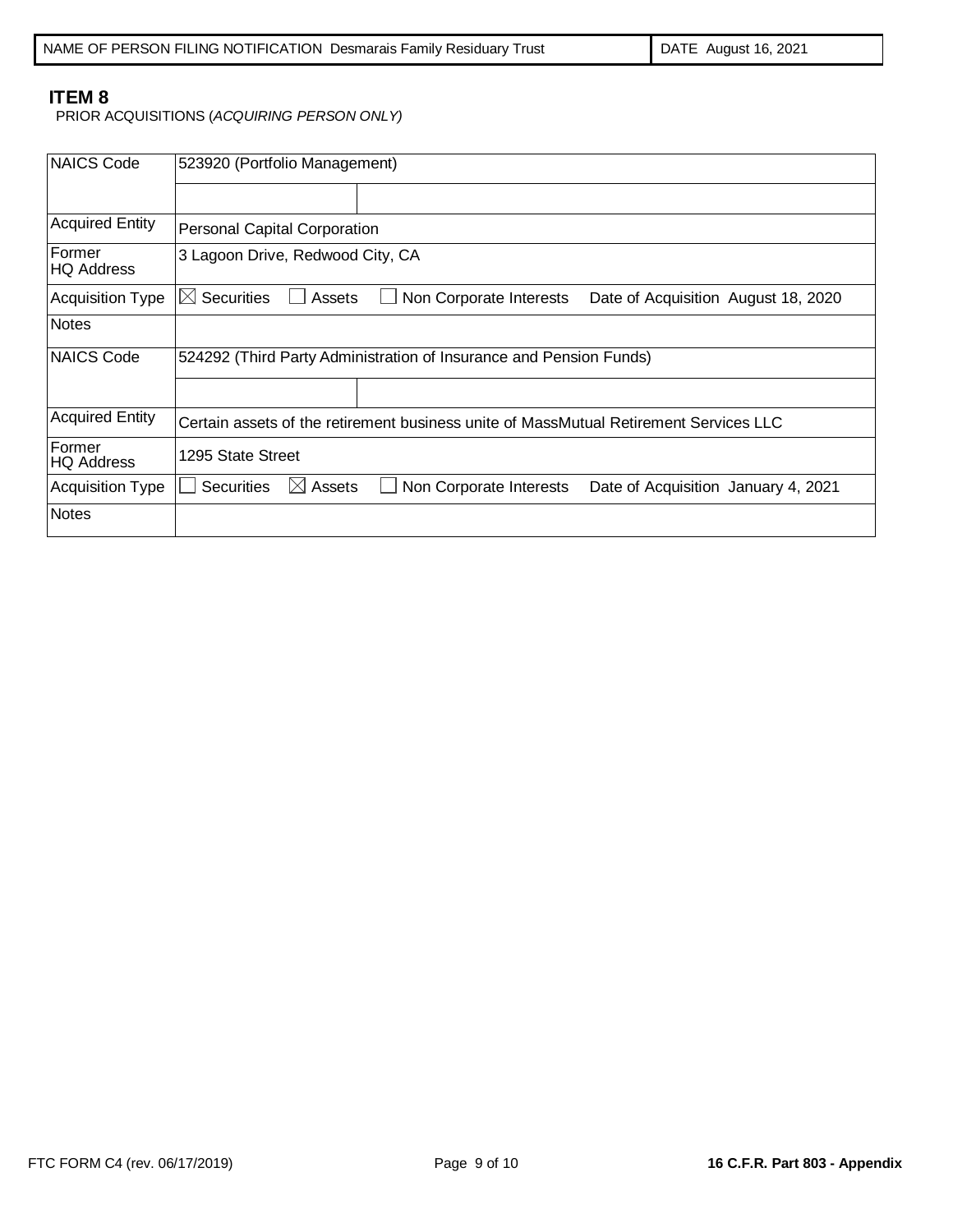|  |  | NAME OF PERSON FILING NOTIFICATION Desmarais Family Residuary Trust |  |  |  |
|--|--|---------------------------------------------------------------------|--|--|--|
|--|--|---------------------------------------------------------------------|--|--|--|

DATE August 16, 2021

# **CERTIFICATION**

This NOTIFICATION AND REPORT FORM, together with any and all appendices and attachments thereto, was prepared and assembled under my supervision in accordance with instructions issued by the Federal Trade Commission. Subject to the recognition that, where so indicated, reasonable estimates have been made because books and records do not provide the required data, the information is, to the best of my knowledge, true, correct, and complete in accordance with the statute and rules.

| NAME (Please print or type)<br>PAUL DESMARAIS, JR                                                                                                                                                | <b>TITLE</b><br><b>Trustee for the Desmarais Family</b><br><b>Residuary Trust</b> |  |
|--------------------------------------------------------------------------------------------------------------------------------------------------------------------------------------------------|-----------------------------------------------------------------------------------|--|
| Paul Desmarais Jr.                                                                                                                                                                               |                                                                                   |  |
| <b>SIGNATURE</b>                                                                                                                                                                                 | <b>DATE</b>                                                                       |  |
| Pursuant to 28 U.S.C. § 1746, I declare under penalty of perjury under the<br>laws of the United States of America that the foregoing is true and correct.<br>$\delta$ autoler m in $\downarrow$ | August <b>6</b> , 2021                                                            |  |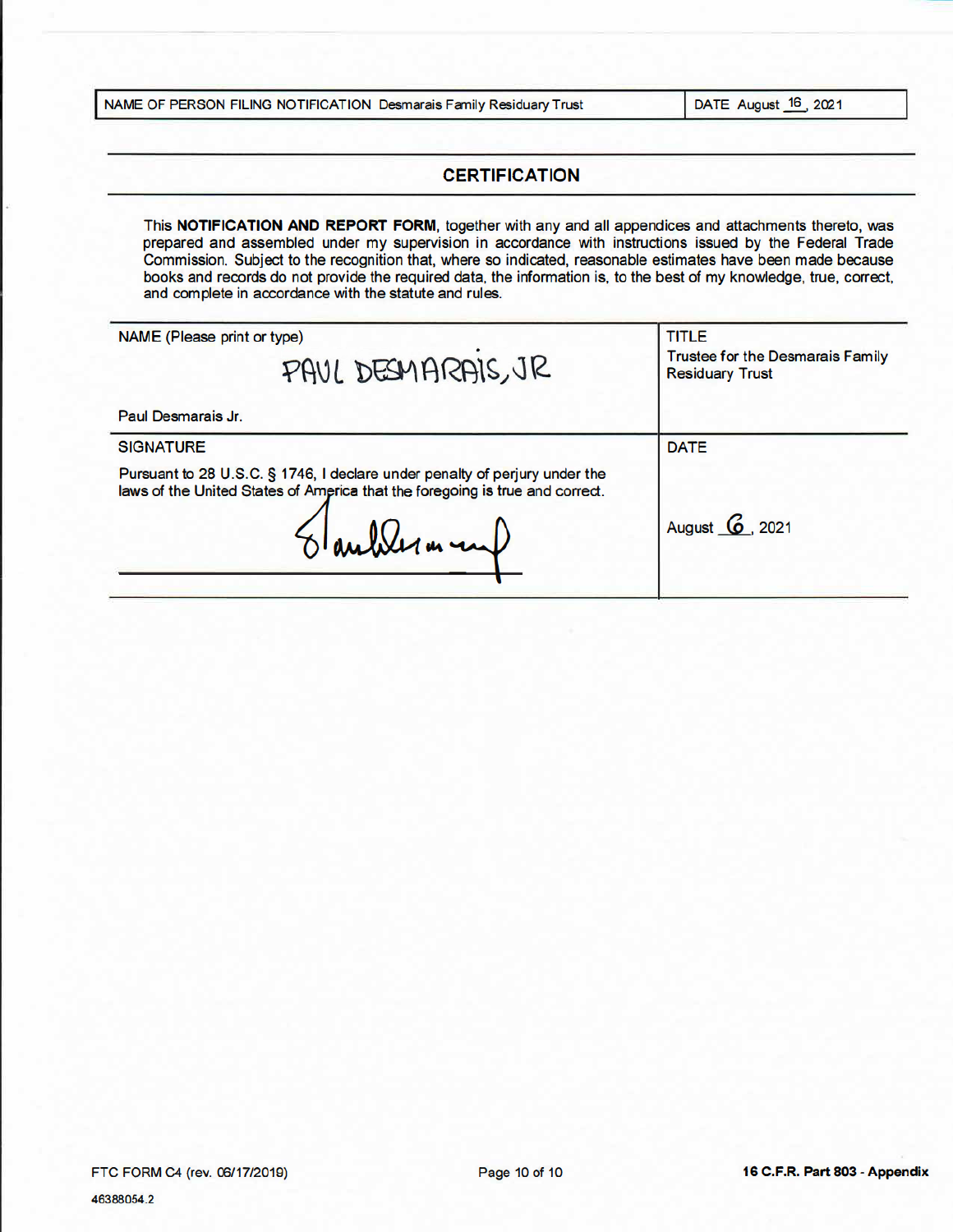# **ENDNOTES**

| <b>ENDNOTE NUMBER</b> | тЕМ | <b>ENDNOTE TEXT</b> |
|-----------------------|-----|---------------------|
|                       |     |                     |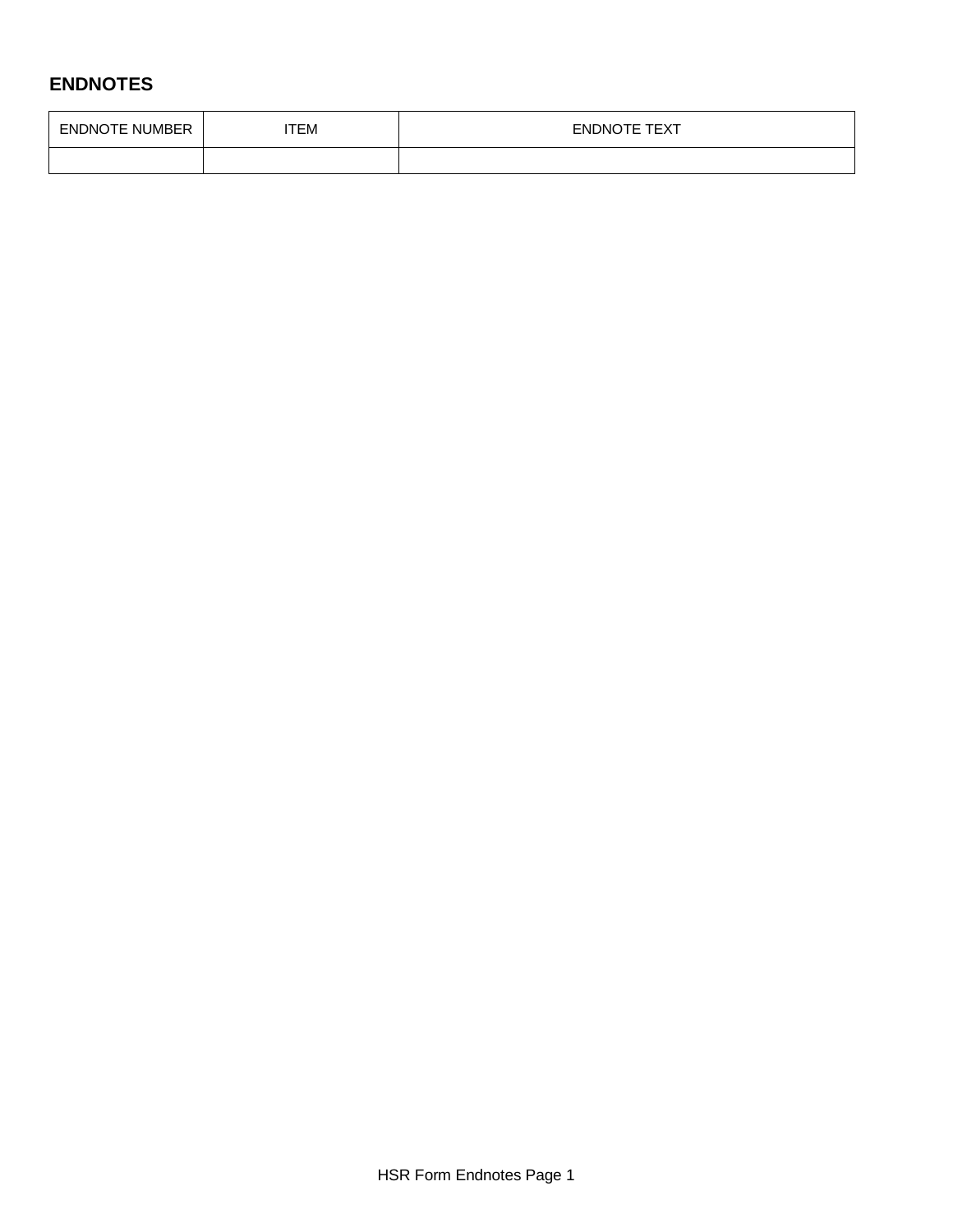Name of Person Filing Notification: Desmarais Family Residuary Trust

# **AFFIDAVIT PURSUANT TO 16 C.F.R. § 803.5(b)**

August 16, 2021

I, Paul Desmarais Jr., state as follows:

- 1. I am a trustee for the Desmarais Family Residuary Trust (the "Desmarais Trust"), the acquiring person in the transaction described in the attached premerger notification filing. I make this affidavit on behalf of the Desmarais Trust pursuant to 16 C.F.R. § 803.5(b).
- 2. A Master Transaction Agreement between the parties submitted as Attachment 3(b)-1 to the accompanying Notification and Report Form has been executed by the parties identified therein.
- 3. The Desmarais Trust has the good faith intention to complete the transaction which is the subject of this Notification and Report Form.

I declare under penalty of perjury under the laws of the United States of America that the foregoing is true and correct.

\* \* \* \* \*